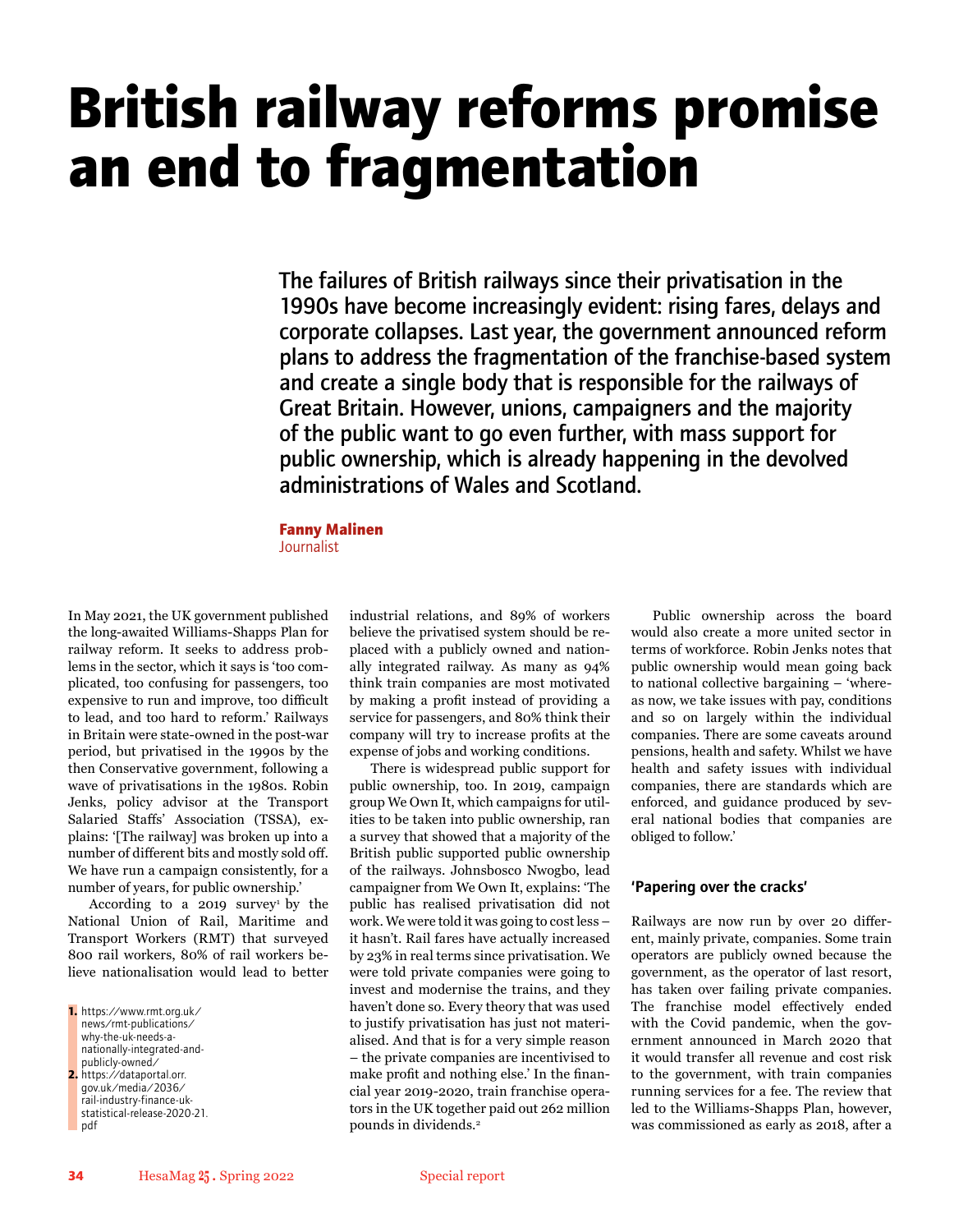badly coordinated timetable change across the network exposed the fragmented system's lack of leadership and accountability. It caused service disruption that lasted for weeks in parts of England.

The government's reform plan, called the 'Williams-Shapps Plan' after its authors Secretary of State for Transport Grant Shapps and independent chair Keith Williams, seeks to address this fragmentation. It promises to 'bring the railways back together' under a new public body, Great British Railways (GBR), that will 'run and plan the rail network, own the infrastructure, and receive the fare revenue'.3 Franchises will be replaced by 'passenger service contracts': GBR will set timetables, fares and other aspects of the service, while train operators will provide the services. Under the previous model, every operator set their own timetables and fares and retained the revenue.

# *According to a 2019 survey of 800 rail workers, 80% believe nationalisation would lead to better industrial relations.*

However, unions say the reforms do not go far enough. When the Williams-Shapps Plan was launched, the general secretary of TSSA, Manuel Cortes, said it was only 'papering over the cracks'. Nadine Rae, organising director at TSSA, says: 'I don't think anyone, certainly from the trade union movement, expected a complete removal of privatisation, despite our hopes. But we did expect there to be some addressing of the key failures of the system and how that was not actually delivering competition, adequate investment or better services for passengers at all.'

## Uncertain consequences for health and safety

Britain's railways are among the safest in Europe for both workers and passengers, and the Williams-Shapps plan involves no immediate change to safety and standards across the sector. According to the Office for Rail and Road (ORR), the main regulator responsible for health and safety, rates of work-related ill health in rail workers are broadly comparable with those in construction workers, 2-5% and 3-5% respectively. However, sickness absence in rail is more

Whilst Jenks notes that public ownership would bring some benefits to health and safety in terms of bringing all the conversations under one body and facilitating enforcement, the main threat the unions see to occupational health and safety are job cuts. Network Rail is planning cuts to save 100 million pounds in maintenance and 170 million pounds in management. 'It's not just about safe systems, it's also about making sure that you have sufficient staff to carry out those systems,' says Jenks. 'They want to cut out 1 000 managers, in addition to as many as 2 600 track workers out of about 12 000. That's huge. We are asking questions about how that impacts on health and safety.'

than double the all-industry rates. The most prevalent causes of ill health are hand-arm vibration syndrome, mental health problems, and musculoskeletal disorders.4

For workers, a change in ownership does not mean an immediate change in conditions – it is the 'same job in a different uniform' as Rae says. The UK has legislation to protect employees, called Transfer of Undertakings (Protection of Employment) regulations (TUPE). This applies when a business moves from one employer to another, as well as when a service contract ends and is given to a new contractor. Under the TUPE regulations, the new employer takes over employees' contracts, including terms and conditions of employment, holiday entitlement and the start date of the employment period. Any collective agreements previously made and responsibility for violation of employees' rights under the previous contract are trans-

ferred to the new employer.

Safety standards have improved since the time of Network Rail's predecessor Railtrack, a private company. 'In pursuit for profits they cut safety standards, particularly in track maintenance. This led to various disasters around [the year] 2000,' Jenks explains. But he stresses that there is no room for complacency. The current standards have been created as responses to fatal accidents. The Railway Safety and Standards Board and Rail Accident Investigation Branch were established in 2003 and 2005 respectively,

**3.** https://assets.publishing. service.gov.uk/ government/uploads/ system/uploads/ attachment\_data/ file/994603/gbr-williamsshapps-plan-for-rail.pdf **4.** https://www.orr.gov.uk/ sites/default/files/om/ closing-the-gap-on-healthindustry-progress-2019.pdf

following recommendations from an inquiry into the management and regulations of UK railway safety. It was triggered by an accident in 1999 that killed 31 people and injured 417. Fatal accidents also took place in 1997, 2000 and 2002. After the 2000 derailment that killed four, Railtrack was put into administration. It was replaced by publicly owned Network Rail in 2002.

#### Some opportunities, some caveats

Nadine Rae finds positives in the way the Williams-Shapps Plan emphasises training, skills and diversity. She explains that the unions expect the railways to change. 'We will be embracing new technology. In particular, some of the technological changes will make the railways safer. What we think is most important is just transition, so that workers who need to shift their skillsets have the opportunity to do so.'

TSSA is running a campaign called 'Future of Rail' to encourage employers to plan for the future, including in terms of skills and technological change. Rae emphasises that new technology does not only mean jobs disappearing – there will also be a demand for different types of jobs. This means that the industry will need to attract a more diverse workforce to ensure that every type of skillset, insight and lived experience is there for reshaping the railways.

The union is involved with the National Skills Academy for Rail, which is working with the government to monitor and address skills gaps. They also advocate for creating opportunities through apprenticeships, and ensuring that workers have opportunities for career progression.

'No longer do people want to be stuck in the same job forever,' Rae says. A TSSA survey in 2015 showed that 37% of members had not received any training to advance their career.

However, the government's plans include 3.5 million pounds of savings by 2024. 'That takes anything that is possibly good from the